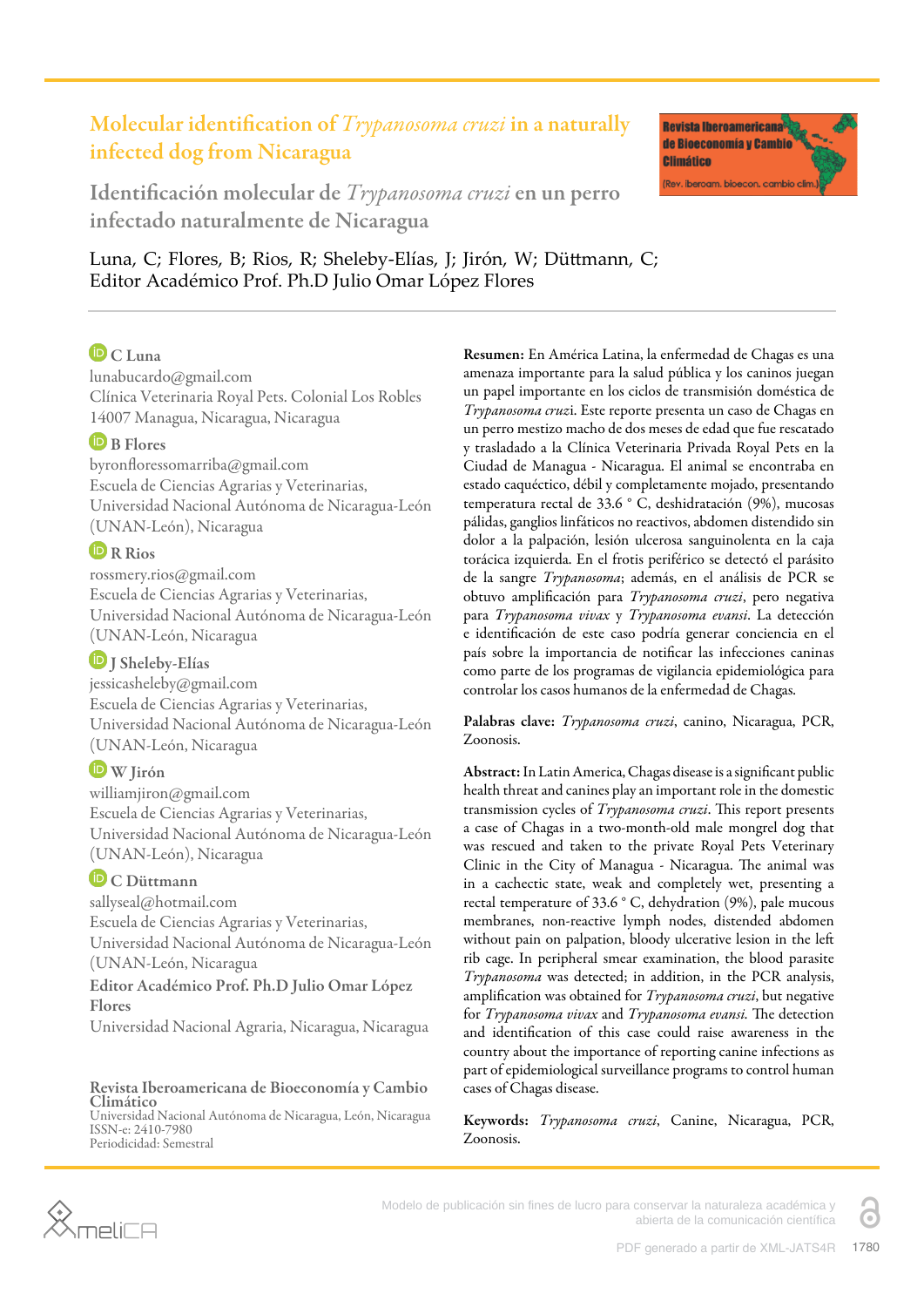#### C Luna, et al. Molecular identification of Trypanosoma cruzi in a naturally infected dog from Nica...

vol. 8, núm. 15, 2022 czuniga@ct.unanleon.edu.ni

Recepción: 17 Noviembre 2021 Aprobación: 08 Abril 2022

URL: <http://portal.amelica.org/ameli/journal/394/3943064001/>

DOI: <https://doi.org/10.5377/ribcc.v8i15.12804>

Autor de correspondencia: byronfloressomarriba@gmail.com

### **INTRODUCTION**

Chagas disease is an anthropozoonosis caused by *Trypanosoma cruzi*, and considered as an important reason of the high burden of infectious diseases in Latin America ([WHO, 2015](#page-5-0)). The insect species *Rhodnius prolixus, Rhodnius pallescens* and *Triatoma dimidiata* are the vectors responsible for most of the current cases of Chagas disease in the Central American region ([Peterson et al., 2019\)](#page-5-1). Dogs play an important role in the domestic transmission cycles of *T. cruzi* and are considered to be a risk factor for human infection ([Vasconcelos et al., 2021](#page-5-2)), as they are important reservoirs of infection and can potentially act as sentinels for human infections ([Roegner et al., 2019](#page-5-3)).

Chagas disease in humans is characterized by a brief, generally asymptomatic, acute phase followed by a lifelong chronic phase often associated with cardiac and digestive damage ([Vasconcelos et al., 2021\)](#page-5-2). Dogs get frequently affected by Chagas disease and develop clinical signs of an acute phase as well as chronic cardiac manifestations similar to those detected in humans [\(Lizundia et al., 2014;](#page-5-4) [Montenegro et al., 2002\)](#page-5-5). In Nicaragua in 2005, the prevalence of *T. cruzi* infection in humans was estimated 1.1%, with 25% of the population being at risk of acquiring the infection. Seroprevalence in clinical studies has ranged from 13.1% in an endemic region of the country to 3.2-4.3% in areas with infection control activities ([Roegner et al.,](#page-5-3) [2019\)](#page-5-3). Despite this, in Nicaragua there are few studies aimed at addressing to detect infection in canines and these few studies only perform serological tests. Also, veterinarians are not yet familiar with the clinic of the disease in dogs. Therefore, most cases are detected in the peripheral blood smear that is performed in order to search for other more common agents such as *Anaplasma* spp or *Ehrlichia* spp., however, when detected in the blood, species identification is not carried out. In recent years, dogs suspected of Chagas disease or with heart failure of unknown origin have been treated at the Royal Pets Veterinary Clinic; it might be posible that contagious infections in humans derived from cycles of zoonotic transmission may be occurring more frequently than currently documented and therefore better surveillance should help define the risk of parasite transmission to humans [\(Elmayan et al., 2019](#page-4-0)). This study describes the first molecular detection of *Trypanosoma cruzi* in a naturally infected dog from Nicaragua.

The following report was based on a case study in a two-month-old male mongrel canine that was rescued. The dog was taken to the private Royal Pets Veterinary Clinic in the City of Managua - Nicaragua, on November 11, 2020 at 9:35 am, in a cachectic state, weak and completely wet, presenting a rectal temperature of 33.6 ° C, dehydration (9%), pale mucous membranes, non-reactive lymph nodes, distended abdomen without pain on palpation, bloody ulcerative lesion in the left rib cage and abundant fleas and ticks [\(Figure](#page-2-0) [1\)](#page-2-0). A blood sample was taken from the right cephalic vein, with a 3 ml syringe and a 23G x 1" needle, then placed in a 1 ml purple stopper tube (EDTA) for complete blood count in the laboratory of the Royal Pets Veterinary Clinic using the standard procedures previously described [\(Sirois, 2018\)](#page-5-6). Additionally, in order

### NOTAS DE AUTOR

byronfloressomarriba@gmail.com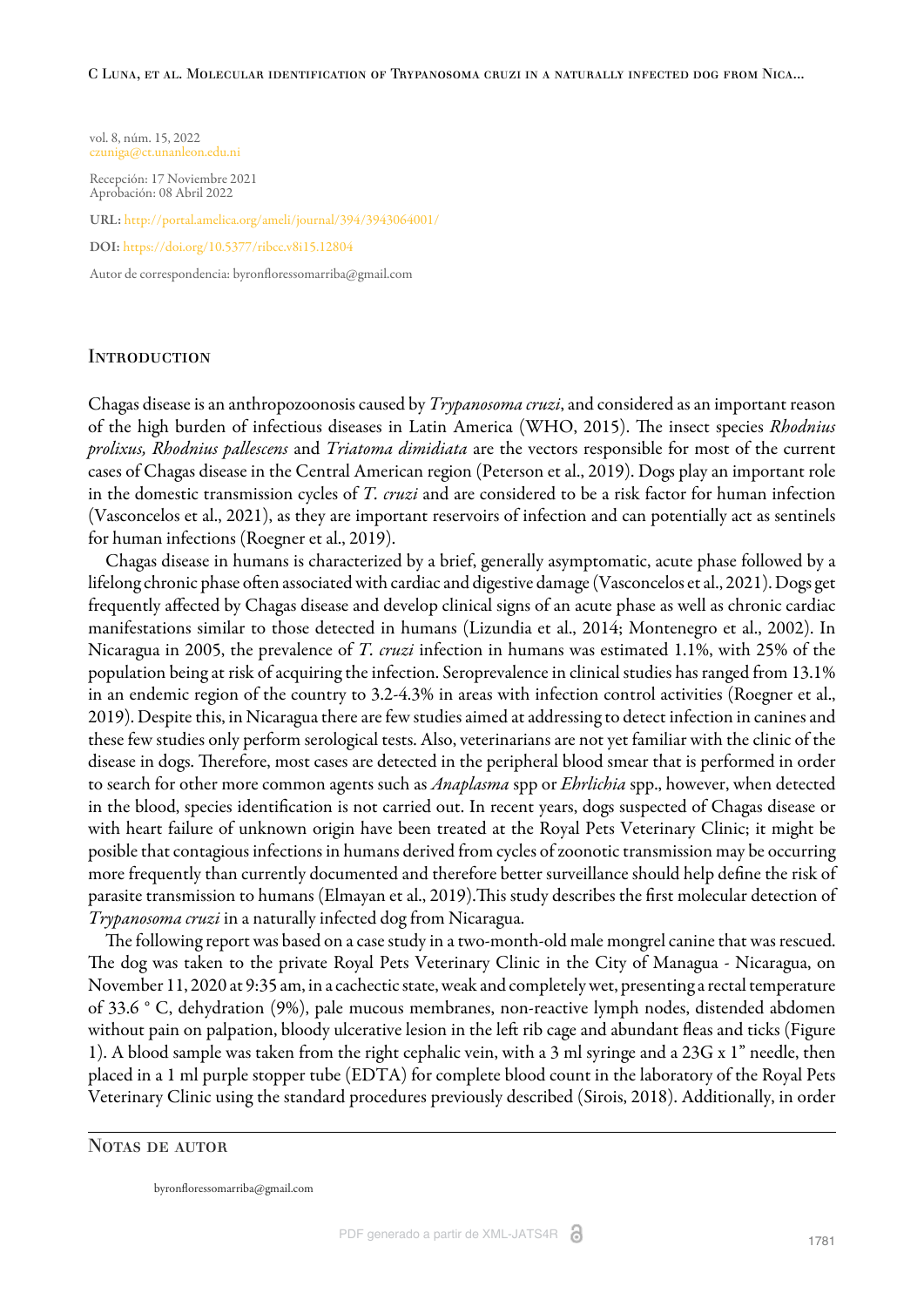<span id="page-2-0"></span>to show the presence of hemoparasites, microscopic observation of peripheral blood smear stained with Diff Quick was carried out. A general stool examination was also performed with the following three techniques: 1) simple flotation with hypertonic solution, 2) direct smear with 0.9% saline solution and 3) fecal cytology stained with Diff Quick.



FIG 1 General status of the canine clinical case

One ml of blood was sent to the molecular diagnostic laboratory, at the Centro Veterinario de Diagnóstico e Investigación (CEVEDI) de la Universidad Nacional Autónoma de Nicaragua, León (UNAN – León), where a polymerase chain reaction (PCR) was performed to identify species of trypanosomes. For DNA extraction, 20 µl of whole blood was taken, using the protocol described in the Qiagen Blood and Tissue DNA kits (Qiagen, Germany). For the identification of the species, the primers described in [Table 1](#page-2-1) were used. The reaction was carried out in a total volume of 50 µl, containing 25 µl of Master Mix 2X (Promega, USA), 2 µl of each primer (10,000 nM), 16 µL of Nuclease-free water and 5 µl of DNA from the sample. PCR thermal cycling steps for *T. vivax* and *T. evansi* were performed according to [\(Birhanu et al., 2015\)](#page-4-1),, whereas those for the identification of *T. cruzi* according to ([Moser et al., 1989](#page-5-7)).

TABLE 1.

<span id="page-2-1"></span>Primers used for the identification of the *Trypanosome species* in the polymerase chain reaction (PCR)

| (PCR)   |                                     |                                                                   |      |                                                        |
|---------|-------------------------------------|-------------------------------------------------------------------|------|--------------------------------------------------------|
| Species | Forward $(5^{\degree}-3^{\degree})$ | Reverse $(5^{\degree}-3^{\degree})$                               | (bp) | Product Reference                                      |
| vivax   | Trypanosoma CGCAAGTGGACCGTTCGCCT    | ACGCGGGGCGAACAGAAGTG                                              | 239  | (Birhanu<br>et al.,<br>2015:<br>Fikru et<br>al., 2014) |
| Cruzi   |                                     | Trypanosoma CGAGCTCTTGCCCACACGGGTGCT CCTCCAAGCAGCGGATAGTTCAGG 188 |      | Moser et<br>al., 1989)                                 |
| evansi  | Trypanosoma ACAGTCCGAGAGATAGAG      | ACAGTCCGAGAGATAGAG                                                | 436  | (Birhanu<br>et al.,<br>2015)                           |

Table 1. Primers used for the identification of the Trypanosome species in the polymerase chain reaction

bp: base pair

#### bp: base pair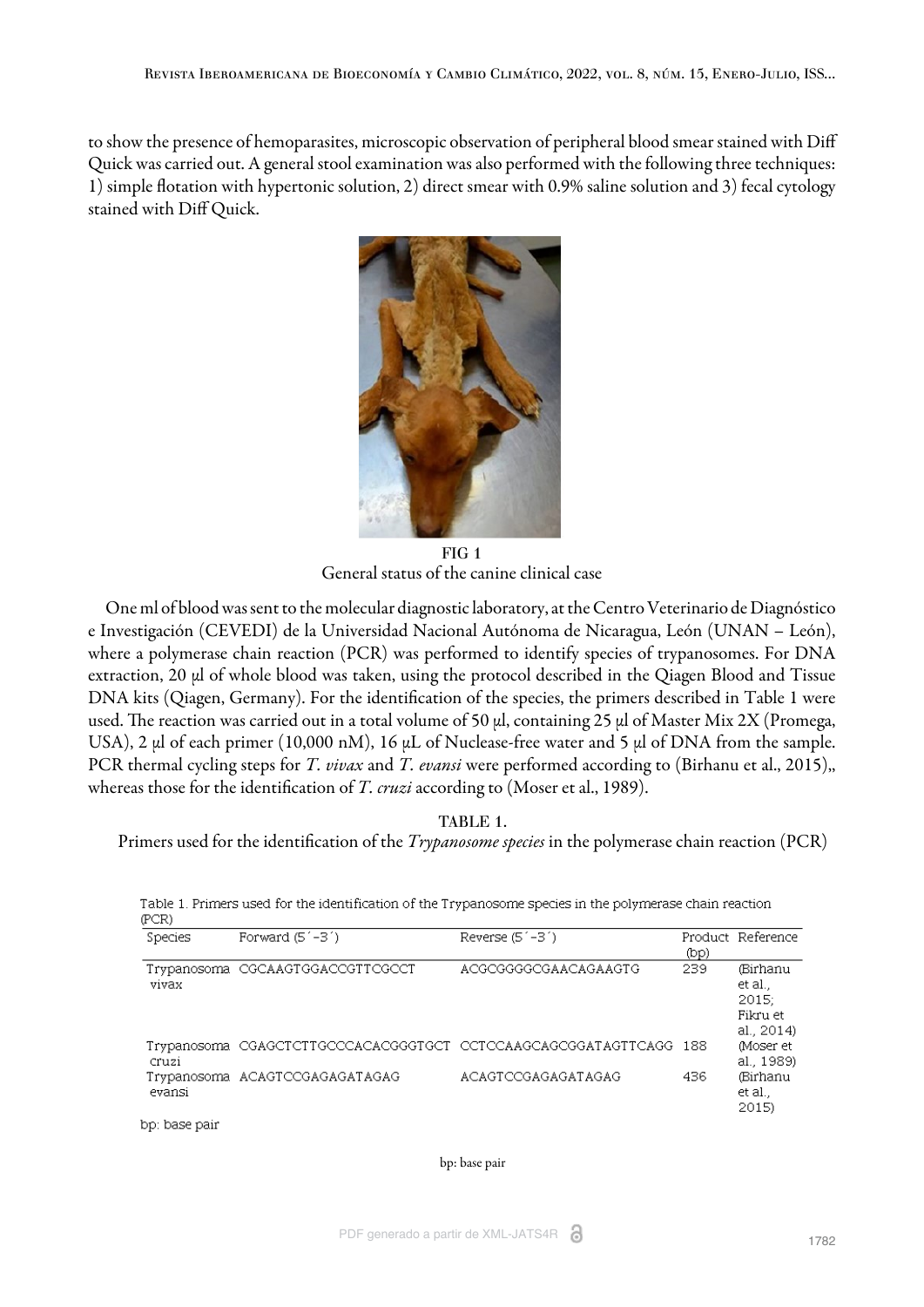As a main result, the complete blood count indicates regenerative anaemia (reticulocytes 4.9%) with the specific erythrocyte morphology of a microcytic and hypochromic anaemia, as well as target cells, low levels of haemoglobin, eosinophilia and normoproteinemia (7.2 g/dl) were also found. The rest of the parameters were within the normal range.

In the stool analysis, gastrointestinal parasites were found such as Toxocara canis (17 epg), Ancylostoma (38 epg), Isospora spp (30 epg); in fecal cytology, microcolonies of cocci and diplococci were observed, and incidental yeast infection (> 10 cells per field)

<span id="page-3-0"></span>In blood smears trypomastigotes were observed morphologically compatible with Trypanosoma spp ([Figure 2\)](#page-3-0). PCR revealed amplification of a 188 bp product corresponding to *T. cruzi*, no amplification was observed for T. vivax or T. evansi [\(Figure 3\)](#page-3-1).



FIG 2

<span id="page-3-1"></span>Trypomastigote of *Trypanosoma cruzi* in peripheral blood smear from a dog of Nicaragua.



FIG 3

PCR products, line 3 (negative control) line 5 (positive sample), line 7 (positive control). The product of 188 bp corresponds to *Trypanosoma cruzi* 

Infected dogs with *T. cruzi* are a potential risk factor in the transmission of human *T. cruzi* infections ([Vasconcelos et al., 2021\),](#page-5-2) since they move or stay in areas where vectors normally inhabit, in addition to the fact that dogs are infected in the same way as humans are. It has also been observed that dogs chew the insect and at least this route of transmission is experimentally highly effective for laboratory animals, domestic or wild, which indicates that some of them, under natural conditions, will be infected more easily and that this mechanism should be considered as epidemiological important [\(Montenegro et al., 2002](#page-5-5)).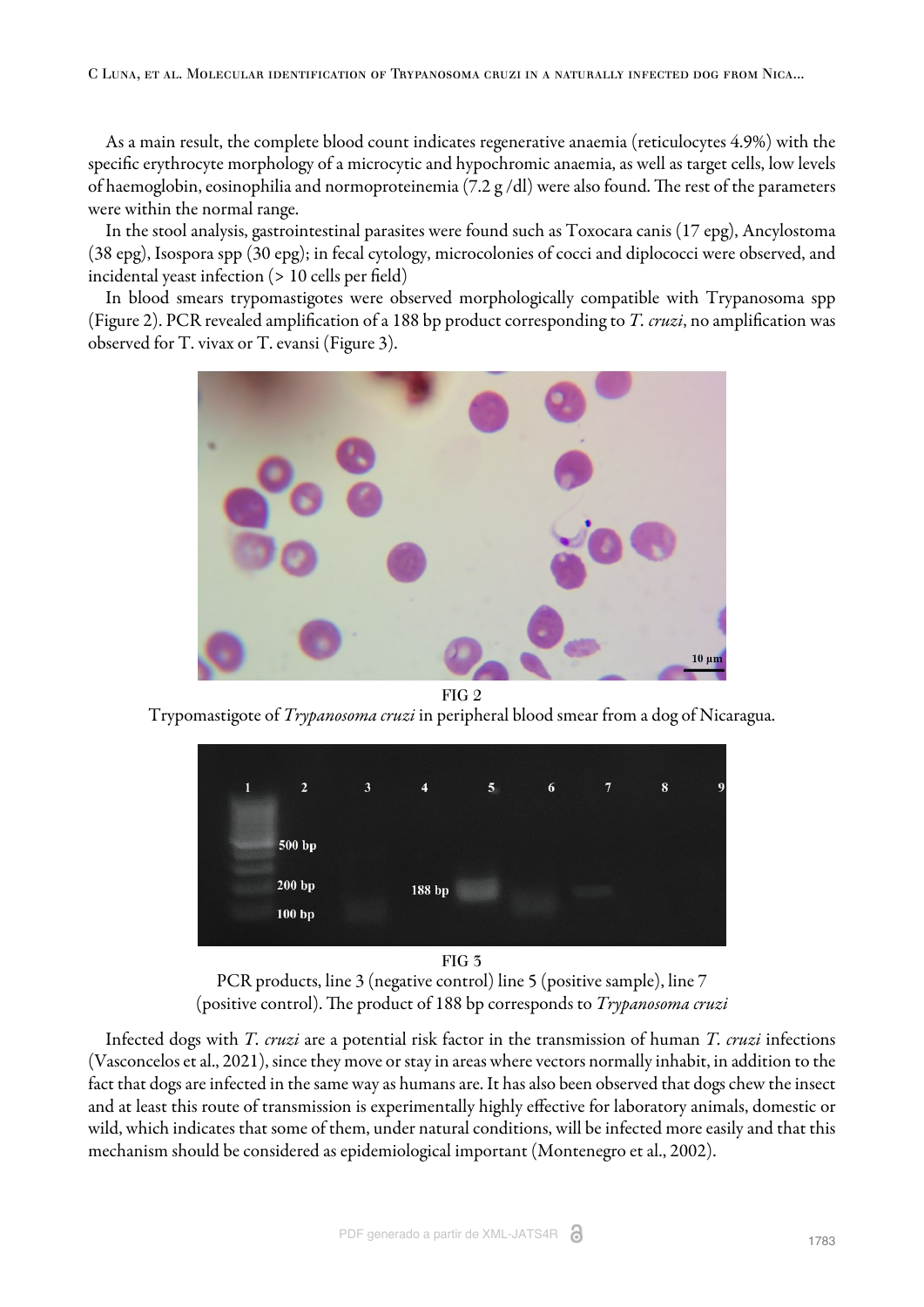In experimental models limited to Chagas disease in dogs, acute clinical signs are detected between 14 and 21 days after exposure and manifest with lethargy, generalized lymphadenopathy, pale mucous membranes, slow capillary filling time, ascites, weak pulse, enlarged liver, enlarged spleen and sudden death, also during this stage, arrhythmias and conduction abnormalities can be detected in infected dogs [\(Meyers et al., 2019\)](#page-5-8); it is worth mentioning that most of these clinical signs were observed in this case, excluding sudden death.

Although there are several reports of trypanosomiasis in humans and some in dogs in Nicaragua, the importance of this case is that, for the first time in the country, *T. cruzi* has been identified through a direct detection assay. Other researchers suggest that PCR-positive dogs can be found although they are considered seronegative, highlighting the limitations of current serological tests infecciones ([Elmayan et](#page-4-0) [al., 2019\)](#page-4-0) . Dogs with positive PCR and negative serology can also correspond to acute cases, although their number is higher than the estimated incidence of new infections [\(Elmayan et al., 2019\)](#page-4-0). However, both serology and PCR should be used together since in a study carried out in the biological reserve of Bosawas in northern Nicaragua, 9% of the dogs were seropositive, but any positive result was obtained by PCR. Possible reasons could be the absence of hunting dogs, no active *T. cruzi* infection, or potential degradation of the sample [\(Roegner et al., 2019](#page-5-3)). Unlike Nicaragua, in the neighboring country of Costa Rica, trypanosomiasis in canines has been better documented with results from both serological ([Bonilla et](#page-4-2) [al., 2018](#page-4-2)) and molecular tests [\(Bonilla et al., 2019\)](#page-4-3). Similar results can be expected in both countries since the environmental conditions and vector distribution are comparable [\(Peterson et al., 2019\).](#page-5-1)

This case could raise awareness in the country about the importance of reporting canine trypanosomiasis as part of epidemiological surveillance programs to control human cases of Chagas disease [\(Kumar, 2017](#page-5-9)). Furthermore, it is useful to advertise veterinary professionals to apply more sensitive tests to detect possible *T. cruzi* infections in domestic animals.

#### DATA AVAILABILITY

All data are available on request from the authors.

#### CONFLICTS OF INTEREST

The authors declare that they have no competing interests.

### **REFERENCES**

- <span id="page-4-1"></span>Birhanu, H., Fikru, R., Said, M., Kidane, W., Gebrehiwot, T., Hagos, A., Alemu, T., Dawit, T., Berkvens, D., Goddeeris, B. M., & Büscher, P. (2015). Epidemiology of Trypanosoma evansi and Trypanosoma vivax in domestic animals from selected districts of Tigray and Afar regions, Northern Ethiopia. Parasites & Vectors, 8(1), 212. https:// doi.org/10.1186/s13071-015-0818-1
- <span id="page-4-3"></span>Bonilla, M. C., Castro-Vásquez, R. M., Herrero-Acosta, M. V., Urbina-Villalobos, A., & Dolz, G. (2019). Canine trypanosomiasis in an endemic Costa Rican community: Demonstration of the active infection cycle. Veterinary Parasitology: Regional Studies and Reports, 17, 100307. https://doi.org/10.1016/j.vprsr.2019.100307
- <span id="page-4-2"></span>Bonilla, M. C., Herrero-Acosta, M. V., Urbina-Villalobos, A., & Dolz, G. (2018). Detección de anticuerpos contra Trypanosoma cruzi en caninos de Costa Rica. Ciencias Veterinarias, 36(2), 1–14. https://doi.org/10.15359/ rcv.36-2.1
- <span id="page-4-0"></span>Elmayan, A., Tu, W., Duhon, B., Marx, P., Wolfson, W., Balsamo, G., Herrera, C., & Dumonteil, E. (2019). High prevalence of Trypanosoma cruzi infection in shelter dogs from southern Louisiana, USA. Parasites & Vectors, 12(1), 322. https://doi.org/10.1186/s13071-019-3572-y